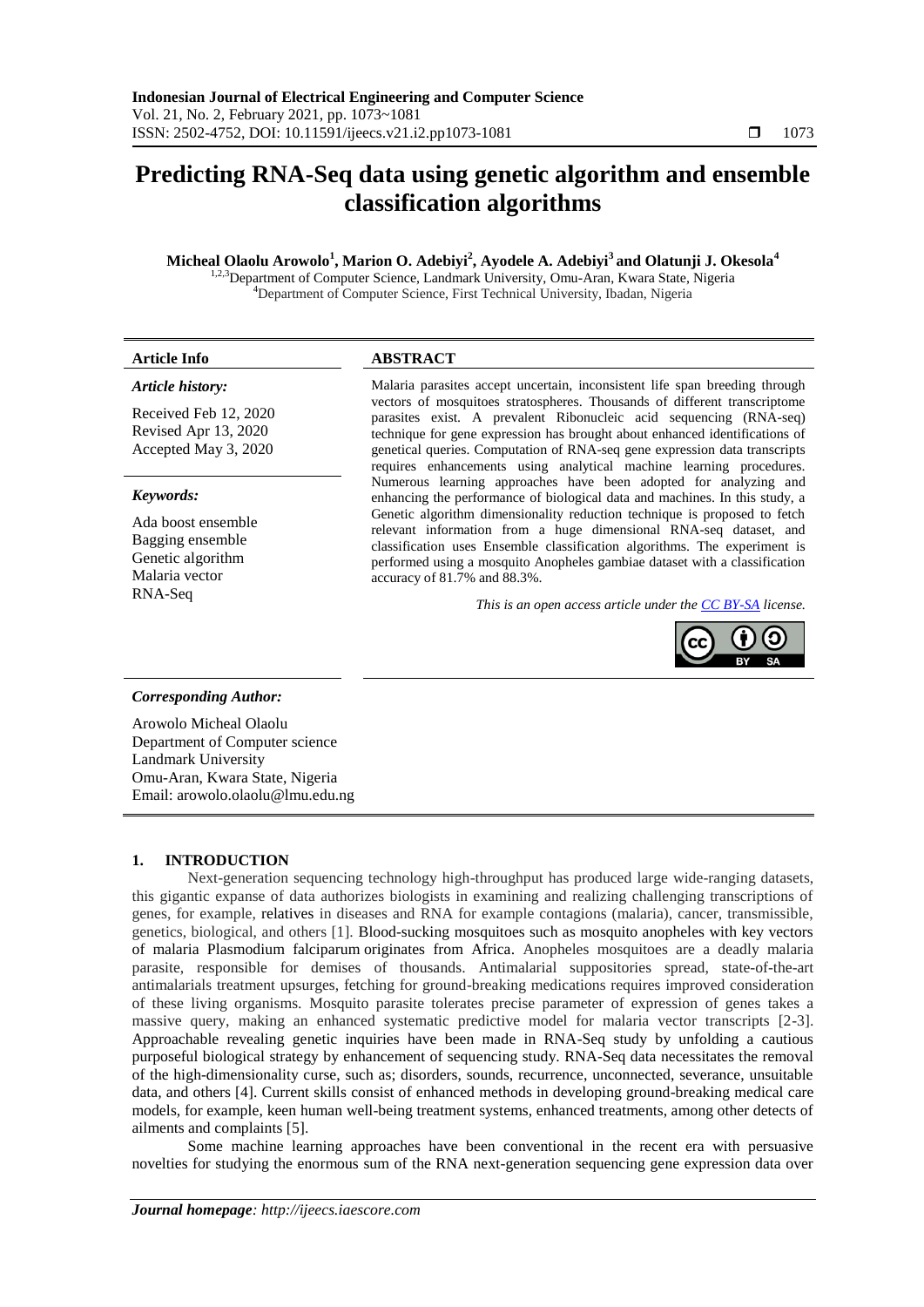studying the biologically applicable outlines [6]. Researchers have extensively worked on machine learning methods for RNA-Seq data expression having rates of success variable [7, 8]. Computational approaches have been useful on an enormous genomic dataset of publics diseases, genes in charge of the presence of conditions can be distinguished. Several measures have been observed by Differentially Expressed Genes (DEG). In identifying the difference between genes contracted from the human genome, the machine learning process is vital. Quite a lot of machine learning approaches proposed in analyzing and classifying gene expression profiling of many emulated diseases. Profiling of gene expression data and its approaches utilizing some machine learning are of significant. A lot of investigations have been carried out, with existing investigational predictable openings [5]. Blood-based gene expression disease signs and machine learning, to detect transcriptions for classification [9], with RNA data from omnibus gene expression data with machine learning tools and algorithms are projected. RNA-Seq data dimensionality reduction, clustering and classification have been proposed, directing mutual evaluation, the importance of procedures, occurring recently as predominant variations, with direct and indirect approaches with RNA-seq data dimensionality reduction methods, by the statement of RNA-seq data dimensionality reduction procedures [10].

A Genetic algorithm dimensionality reduction feature selection procedure is carried out, to draw and analyze high dimensional gene expression data, Ensemble classification algorithm approaches are carried out to regulate discrete genetic backgrounds that distributes classification accuracies which suggestable for effective prediction and detection approaches of innovative genes for malaria contagions in human.

#### **2. METHOD PROPOSED**

The planned framework for this study is tabulated in Figure 1, vital knowledge in predicting machine learning burden on high-dimensional gene expression RNA-Seq data, into subordinate dimensional dataset is proposed. This study fetches out imperative data in a specified dataset by employing Genetic Algorithm feature selection process as a phase, Ensemble classification algorithms are linked to estimate the performance of the RNA-seq malaria vector dataset.



Figure 1. Proposed framework

A supervised learning procedure for RNA-Seq gene ranking huge ensembles group of measured RNA-Seq genes, carried out a mutable rank procedure made from random forests classification algorithm, using Autoencoder variations and regressors to abstract levels of 12 RNA-Seq cancerous datasets holding about a thousand samples. A concealed supervised learning-based feature selection procedure in RNA-Seq training was demonstrated and conferred using feature selection approaches on the gene expression dataset investigation [11]. A supervised classification RNA-Seq data model was presented using a simplified procedure with an infinite accurate classification of single cells, merging independent feature selection dimensional reduced model and machine learning procedure. Sc-Pred RNA-seq dataset from pancreatic muscle, mixing dendritic cells, colorectal tumour material elimination, and mononuclear cells were applied and presented a high-performance accuracy [12]. RNA-DNA machine learning investigation showing low genome expressions influencing PAH ailment was proposed, using an advanced feature selection and enhanced machine learning procedure for classifying irrelevant but very beneficial genes, the results displayed clusters of unrelated expression genes that reveal predicting and distinctive transformed PAH [13]. Classification of gene expression gastrointestinal tumor dataset using deep learning approach was proposed, using about 60,000 genes from 334 gastrointestinal tumor patient's data, PCA, heatmaps, and the CNN algorithm were proposed using scientific, and RNA-seq gene expression data investigation and classification accuracy of 95.96% and 50.51% were achieved [14]. An RNA-Seq disclosure of concealed transcriptions in malaria parasites was proposed by unfolding the dissimilarity of an RNA-seq process to free difference of transcripts for different mosquitos and revealed hidden distinct transcriptional signs [15].

Classification with ensemble machine learning procedure for cancerous data expression was proposed using C4.5, bagging and boosting ensemble supervised machine learning measures cancer data classification on seven open-sourced malicious microarray data, the bagging and boosting ensemble learning classification approach showed a better performance accuracy [16]. An investigative ensemble classification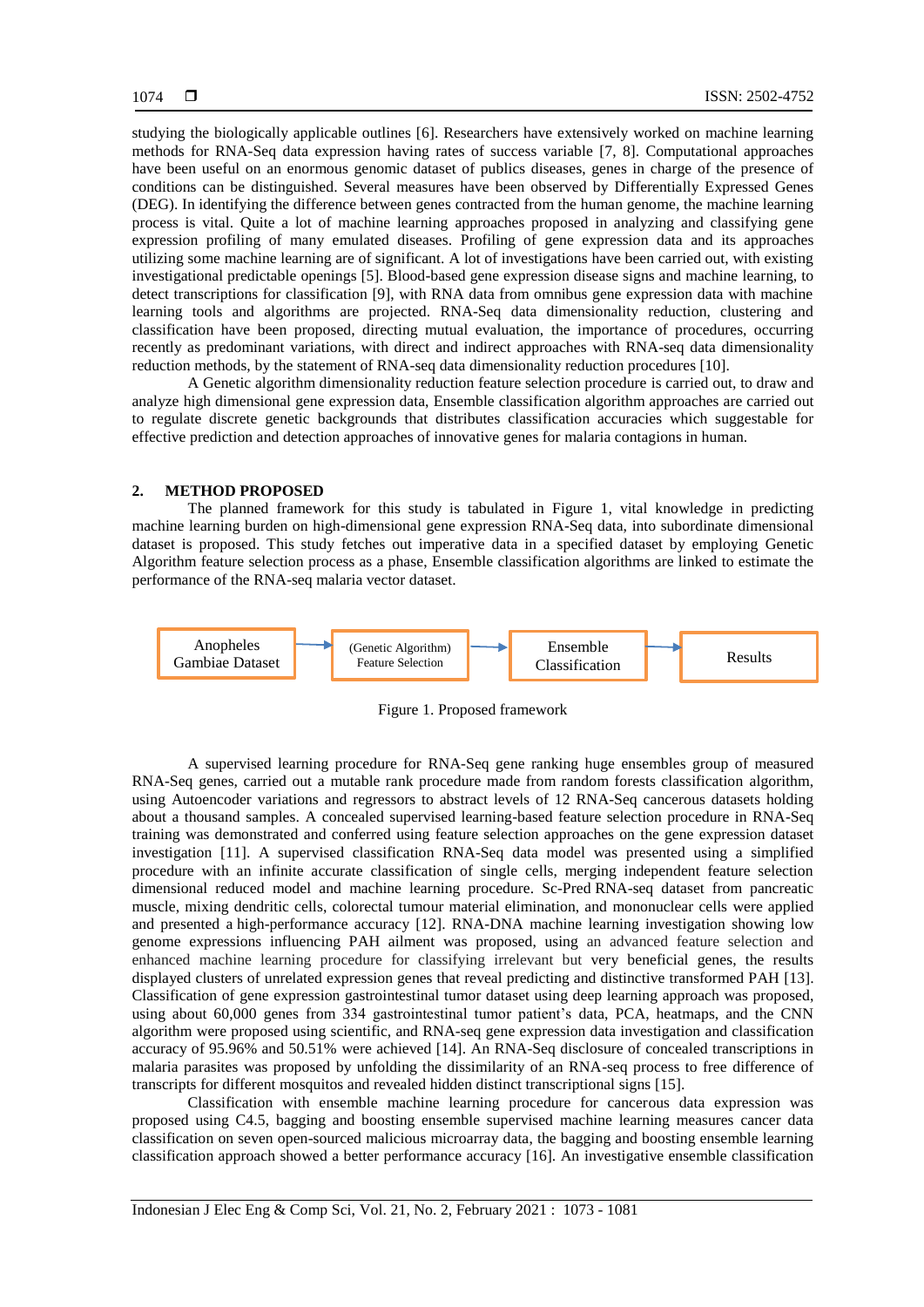method for gene expression for cancerous data was proposed using a Recursive Feature Elimination association feature selection approach to fetch important features, an Adaboost ensemble classification algorithm was used for classification, and the outcome displayed a relevant improvement. Cancerous gene expression data classification was done using an [ensemble classification method;](https://www.sciencedirect.com/topics/computer-science/ensemble-approach) the performance and outcomes of the result showed a reduced amount of dependent on originalities of a single training dataset [17]. A metaheuristics technique for fetching genes and RNA/DNA data classification by briefing existing advances of metaheuristic-based methods in the embedded technique of feature selection approach was proposed, emphasizing helpful and integrating problem-specific data relevance into the examination operatives of developments. A ranking coefficient of linear SVM classifier was used in the local operative investigation for feature selection and classification [18]. A fault investigation for training engines using GA and classification learners, the approach lessens the computational complication and advances the accuracy to about 97% [19]. Tree model enhancement for classifying certain ensembled features was proposed using an ensemble-based feature selection, random trees and wrapper-based feature selection system in developing a classification model, and the ensemble data classification procedure initiates a subclass using the bagging, wrapper dimensionality reduction method, and random trees. This procedure removes the unconnected features and picks the best features for classification with a probability weighting value. The study was evaluated and compared with a classification accuracy of 92% [20]. An ensemble-feature selection implementation procedure using R-package tool was proposed, several feature selection techniques were combined with regularized outputs to a quantifiable ensemble ranking, feature selection procedures were combined, and used [21].

# **3. RESEARCH METHOD**

High dimensional data investigations have been discussed extensively, a Genetic Algorithm and Ensemble classification algorithm is proposed using an RNA-Seq data consisting of 2457 instances with seven attributes of western Kenya, mosquito's gene data [22] with its profile transcript contents, RNA-Seq genes, transcript variations of deltamethrin- resistant and vulnerable Anopheles gambiae Kenyan mosquitoes which is an openly accessible data on figshare.com [23-24], it is tabulated in Table 1. MATLAB experimental tool is used to carry out the experiment, GA is proposed and used to fetch relevant features. The selected were classified using the Ensemble algorithm [25].

| Table 1. Dataset structures |                      |      |  |  |  |
|-----------------------------|----------------------|------|--|--|--|
| Dataset                     | Attributes Instances |      |  |  |  |
| Mosquito Anopheles Gambiae  |                      | 2457 |  |  |  |

#### **3.1. Genetic algorithm**

GA is a proficient method for investigating suitable features from high dimensional datasets, and predominant GA are wrapper-based feature selection methods. Quite a lot of limitation procedures for genetic algorithm exists, where alteration and crossover operatives persist and commonly connected to binary constraint values. Appropriate features are recognized using a genetic algorithm [26]. The RNA has *N* number of features representing features with values 0 and 1 as selected and unselected, correspondingly. Addressing the importance of features, GA is used in finding the ideal feature subset by means of the nominated figure of features for complex classification presentation. The general construction of the GA is defined in Algorithm [1](https://www.worldscientific.com/doi/10.1142/S1469026819500202#S1469026819500202FIGF5) below by adopting [27]:

```
Algorithm 1. Genetic algorithm
Require: Initialize the parameters nPop = m, t_{max}, t = 0;
Ensure: Optimal feature subset with the highest fitness value.
        1: while (t<=tmax) do
        2: Create pop m, t_{max};<br>3: For k = 1 to m do
        3: For k = 1 to m do
        4: Parents [m_1, m_2] = system selection (m, nPop)<br>5: Child = X \circ r[m_1, m_2]Child = Xor[m_1, m_2]6: M u = mutation [Child]<br>7: End for
                End for
        8: Replace m with Child<sub>1</sub>, Child<sub>2</sub>, ..., Child<sub>m</sub> 9: t = t + 1;
                t = t + 1;10: End while
        11: Store the Highest fitness value;
```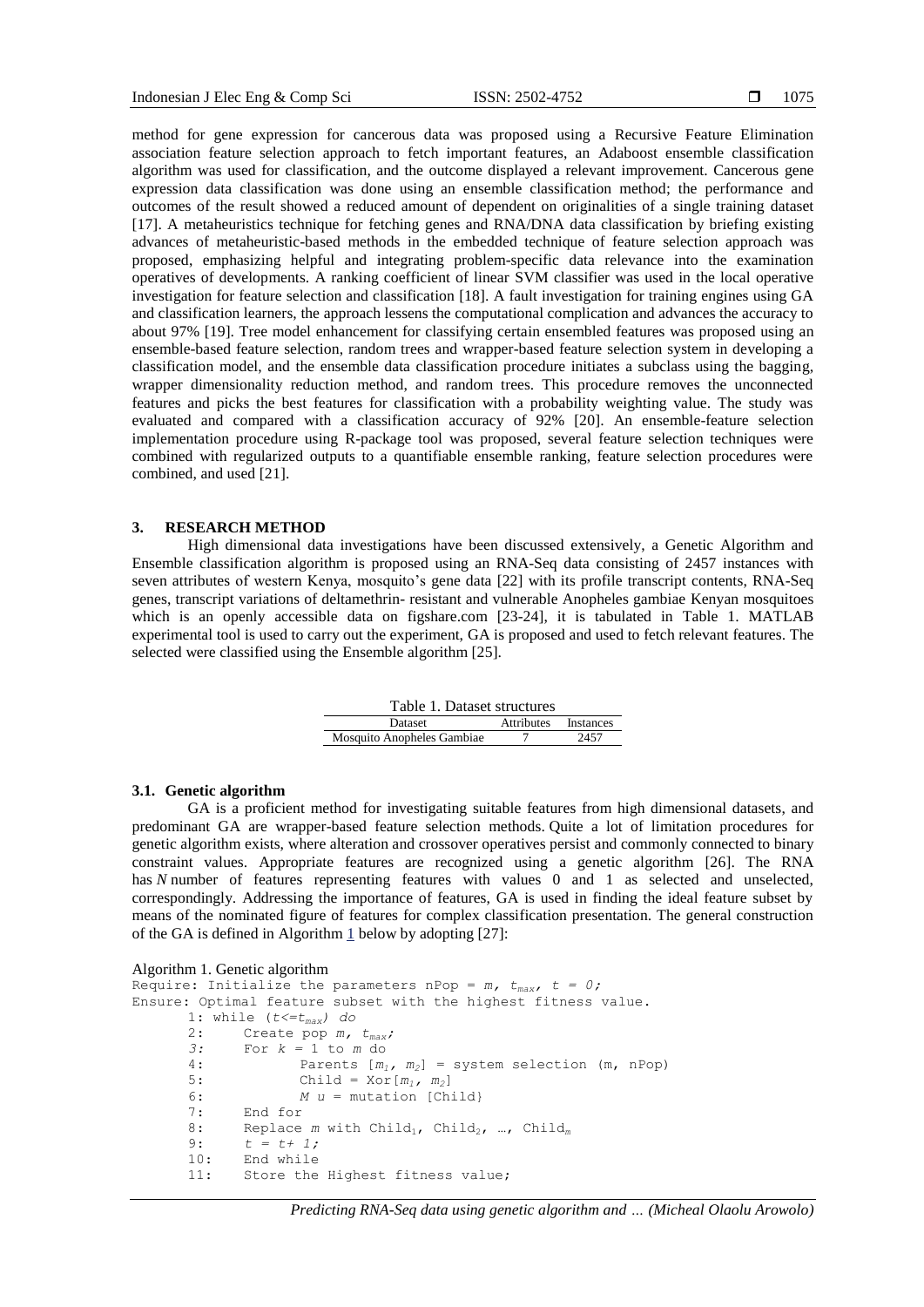$m$  is the population size,  $r$  is a random number lying flanked by 0 to 1, signifies the nominated chrome or unselected feature with a threshold  $\delta$  set value to be 0.5, and  $\alpha$  is the threshold number of features nominated. The significant problems of the precise method are selecting the maximum fitting features from the predictable datasets.

#### **3.2. Ensemble classifier**

Ensemble classifiers are trained using distinct sectors of the training data, diverse constraints of the classifiers, or varied sectors of features as in a model of random subspace [28]. Ensemble classifier includes integrating outcomes of numerous classifiers to yield a final result; it is regularly used for the acquisition of extremely accurate results. Ensemble classifiers are quite mutual in machine learning problems and can be active in the bioinformatics field. The classification result is attained by the inclusion of a choice of individual classifier [29]. Ensemble approaches are machine learning techniques combines decisions to advance the performance of the general classification. Several terms have been discovered in the literature to signify comparable connotations such as; multi-strategy learning, aggregation, multiple integration classifiers, classifier synthesis, grouping, committee, and so on. Ensemble classifier takes complete improved presentation than discrete based classifiers. The efficiency of ensemble approaches is extremely dependent on the unconventionality of fault devoted by the discrete learner. Ensemble approaches performance hinge on the accuracy and variety of the base learners, and ensemble classification has common techniques; bagging and boosting.

Bagging (bootstrap aggregating) employs the training data by arbitrarily changing the unique *T*  training data by *N* items. The additional training sets are called bootstrap duplicates with some occurrences unappealing even though appearing consecutively. The classifier  $C^*(x)$  is built by combining  $Ci(x)$  where each *Ci*(*x*) has an equivalent vote.

AdaBoost (Adaptive Boosting) technique affects the training data. Originally, the procedure allows all instance *xi* with equal weight. In separate iteration *i*, the knowledge procedure reduces the weighted error on the training set and yields a classifier  $Ci(x)$ . The weighted error of  $Ci(x)$  is calculated with use to inform the weights on the training instances *xi*. The weight of *xi* rises, giving to its effects on the classifier's outcome that allows a high weight for a misclassified *xi* and a small weight for an acceptably classified *xi*. The concluding classifier  $C^*(x)$  is built by a weighted vote of the discrete  $Ci(x)$  rendering to its accuracy built on the weighted training set [30-33].

Implementing Kamran et al. [24], they showed how a boosting algorithm works for datasets, then trained by multi-model designs (ensemble learning). These advances resulted in the AdaBoost (Adaptive Boosting). Presume to construct D<sub>t</sub> such that  $D_1(i) = \frac{1}{n}$  $\frac{1}{m}$  given  $D_t$  and  $h_t$ :

$$
D_{i+1}\{i\} = \frac{D_t(i)}{z_t} X \begin{cases} e^{-\alpha_t} & if y_i = h_t(x_i) \\ e^{\alpha_t} & if y_i \neq h_t(x_i) \end{cases}
$$
 (3)

$$
=\frac{D_t(i)}{z_t} \exp(-\alpha y_i h_t(x_i))
$$
\n<sup>(4)</sup>

Where  $Z_t$  states to the normalization factor and  $\alpha_t$  is as follows;

$$
\alpha_t = \frac{1}{2}in(\frac{1-\epsilon_t}{\epsilon_t})
$$
\n<sup>(5)</sup>

Basic ensemble classification techniques:

Weighted Averaging (WA); Averaging and Max Voting (MV).

Max Voting (MV) exists [31] Ensemble learning has three combination advanced techniques; Stacking (STK); Blending (BLD); Bagging (BAG), and Boosting (BOT) [32-37].

#### **3.3. Performance evaluation**

Performance evaluation of machine learning technique entails validation metrics such as a confusion matrix, used for analyzing classification models features, discovering the classified illustrations from the given model of tested dataset model samples [5] using the performance metrics formulas [22, 27].

#### **3.4 Applications**

Gene analysis expression projects an improved approach in identifying RNA-Seq data, fetching for relevant essential genes for developing applications like treatments, genes and drugs discoveries, diagnosis, classification of cancerous diseases, malaria, fever, and so on. Finding the machine learning data designs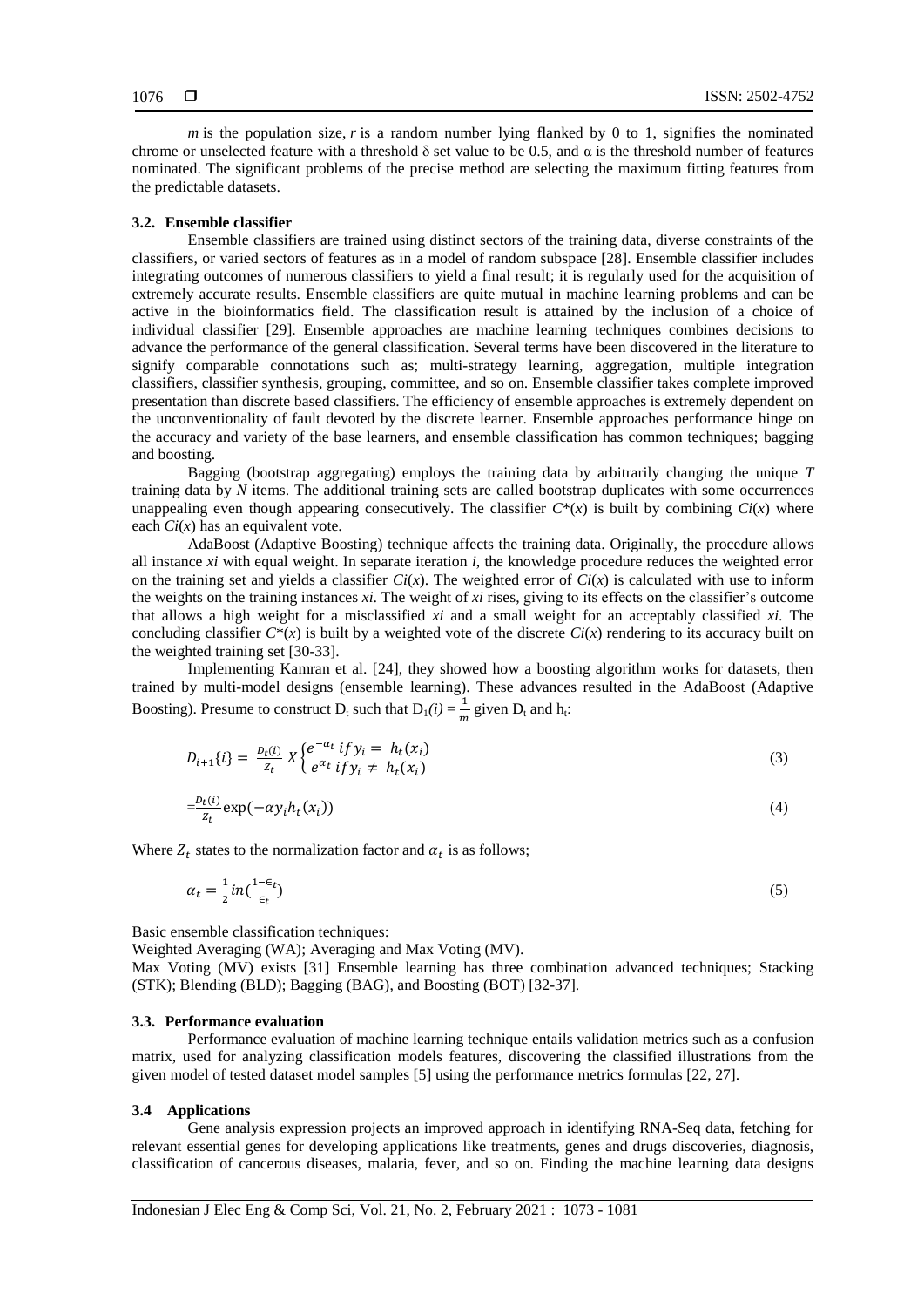requires a great algorithm and tools used by several experiments. MATLAB tool is used to carry out the experiment [38-39]. Predicting RNA-Seq technology using MATLAB tool, malaria vector data, and computer resolution conformation uses iCore2 processor, 8GB RAM size, 64-bit System and MATLAB 2015 tool.

# **4. RESULTS AND DISCUSSION**

RNA-Seq innovation with Mosquitoes Anopheles Gambiae data having 2457 susceptible and resistant genes as shown in Figure 2 below is implemented by using Genetic algorithm on the data to reduce the curse of dimensionality and fetch the optimal subset of data, remove uncorrelated attributes, and choose determined variance with a reduced number of subset features in the variable. The GA gives important gene data for a suitable study. The ensemble classification algorithm is used. Using GA as a feature selection method, with a threshold of 0.5, 708 optimal subset features of genes were significant.

The classifier uses an ensemble classification learning evaluation procedure, the training and testing segments use 10-fold cross-validation for eliminating selection partialities using MATLAB. Evaluation outcome is constructed using the computational time and performance metrics [27]—classification performance with Ada-Boost and Bagging Ensemble classification models, with 93.3% and 95% accuracy respectively. The result procedures are shown in Figures

|                           | <b>7 Attributes loaded</b> |             | 2457 Instances loaded                          |               |                |           |              |
|---------------------------|----------------------------|-------------|------------------------------------------------|---------------|----------------|-----------|--------------|
| 13071_2015_1083_MOESM4_ES |                            |             |                                                |               |                |           |              |
| Additional                | NaN                        | <b>NaN</b>  | <b>NaN</b>                                     | NaN           | <b>NaN</b>     |           | $NaN \wedge$ |
| test id                   | gene id                    | gene        | locus                                          | sample 1      | sample 2       | status    |              |
| XLOC 00 XLOC 00 ECH       |                            |             | 3L:354607 Resistant                            |               | Susceptible    | OK        |              |
| XLOC 00 XLOC 00 CPFL2     |                            |             | 3L:128247 Resistant                            |               | Susceptible OK |           |              |
|                           |                            |             | XLOC 00 XLOC 00 AGAP008 3R:170886 Resistant    |               | Susceptible OK |           |              |
|                           |                            |             | XLOC 00 XLOC 00 AGAP001 2R:129924 Resistant    |               | Susceptible OK |           |              |
| XLOC 01 XLOC 01 CPLCG14   |                            |             | 3R:108949 Resistant                            |               | Susceptible    | <b>OK</b> |              |
| XLOC 00 XLOC 00 CPR23     |                            |             | 21:246212 Resistant                            |               | Susceptible OK |           |              |
| XLOC 011 XLOC 011 CPR83   |                            |             | 3R:491318 Resistant                            |               | Susceptible OK |           |              |
| XLOC 00 XLOC 00 CPLCG15   |                            |             | 3R:108976 Resistant                            |               | Susceptible OK |           |              |
|                           |                            |             | XLOC 00 XLOC 00 AGAP002 2R:265671 Resistant    |               | Susceptible    | OK        |              |
|                           |                            |             | XLOC 00 XLOC 00 AGAP011167 3L:182040 Resistant |               | Susceptible    | OK        |              |
|                           |                            |             | XLOC_00 XLOC_00 AGAP002 2R:206173 Resistant    |               | Susceptible    | OK        |              |
| XLOC 01 XLOC 01 CPR128    |                            |             | X:298007 Resistant                             |               | Susceptible    | OK        |              |
| XLOC 00 XLOC 00 CPFL1     |                            |             | 31:128107 Resistant                            |               | Susceptible OK |           |              |
|                           |                            |             | XLOC 00 XLOC 00 AGAP003 2R:40488 Resistant     |               | Susceptible OK |           |              |
| XLOC 00 XLOC 00 CPR62     |                            |             | 21:413867 Resistant                            |               | Susceptible    | OK        |              |
| XLOC 00 XLOC 00 CPLCA3    |                            |             | 21:271583 Resistant                            |               | Susceptible    | OK        |              |
| YIOC OO<br>≺              | <b>SIOC OO</b>             | $AC$ A DO12 | 21.4111097                                     | $Dacitation+$ | Currentible    | ΩK        | Y.           |

Figure 2. Loaded data on MATLAB environment

GA is employed to fetch related components from the dataset, as shown in figure two, selected features are classified using an ensemble algorithm. The result of the confusion matrix is shown in the figures beneath. The confusion matrix shows a resolution to the performance metrics Ada-Boost and bagged ensemble classification algorithms are used and achieves an accuracy of 81.7% and 88.3% respectively. Figure 3 and Figure 4 shows the confusion matrices used in evaluating the performance of the experiment; it comprises of the True and False Positives and Negatives.

Testing the performance of RNA-Seq data [39], with 2457 gene features, GA was employed to eliminate irrelevant features in the data, 708 features were carefully chosen as a subset in the data. The selected features are passed into the ensemble classification model envisage their performance. The outcome proves the efficiency of machine learning ability on genes, validating the method, the results revealed in Table 2 with Bagged Ensemble outperforming the Adaboost ensemble algorithm in terms of accuracy with 88.3% to 81.7%.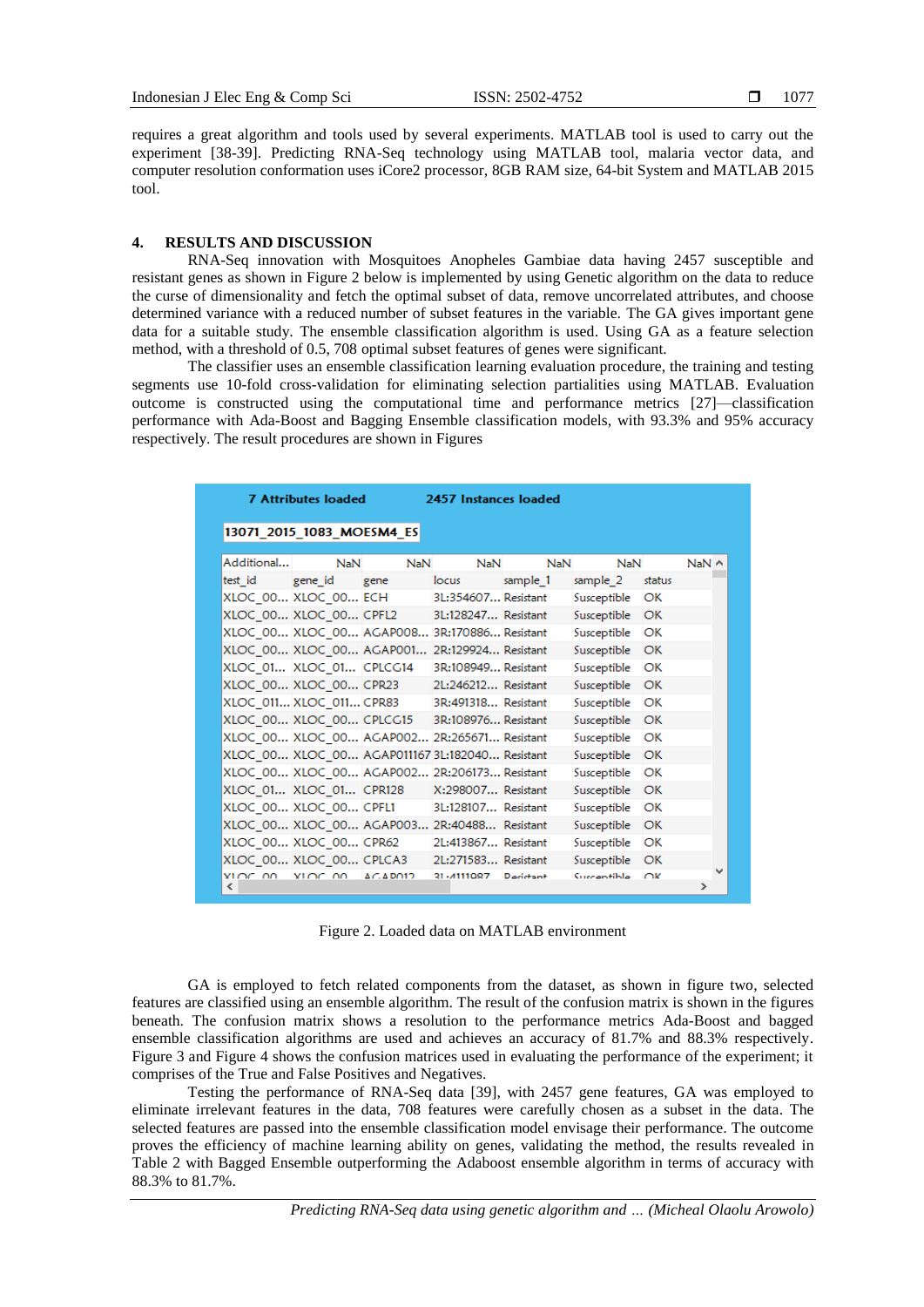

Figure 3. Confusion matrix for classifying mosquito RNA-Seq data with ada-boost ensemble classifier TP=35; TN=14; FP=7; FN=4



Figure 4. Confusion matrix for the classification of mosquito RNA-Seq data using bagged ensemble classifier TP=35; TN=18; FP=3; FN=4

| Table 2. Performance metrics table for the confusion matrix |                                          |                                |  |  |
|-------------------------------------------------------------|------------------------------------------|--------------------------------|--|--|
| <b>Performance Metrics</b>                                  | <b>Ada-Boost Ensemble Classification</b> | Bagged Ensemble Classification |  |  |
| Accuracy $(\% )$                                            | 81.7                                     | 88.3                           |  |  |
| Sensitivity (%)                                             | 89.7                                     | 89.7                           |  |  |
| Specificity $(\%)$                                          | 90.6                                     | 85.7                           |  |  |
| Precision (%)                                               | 83.3                                     | 92.1                           |  |  |
| Recall $(\%)$                                               | 89.7                                     | 92.1                           |  |  |
| $F-Score(%)$                                                | 86.4                                     | 92.1                           |  |  |

Indonesian J Elec Eng & Comp Sci, Vol. 21, No. 2, February 2021 : 1073 - 1081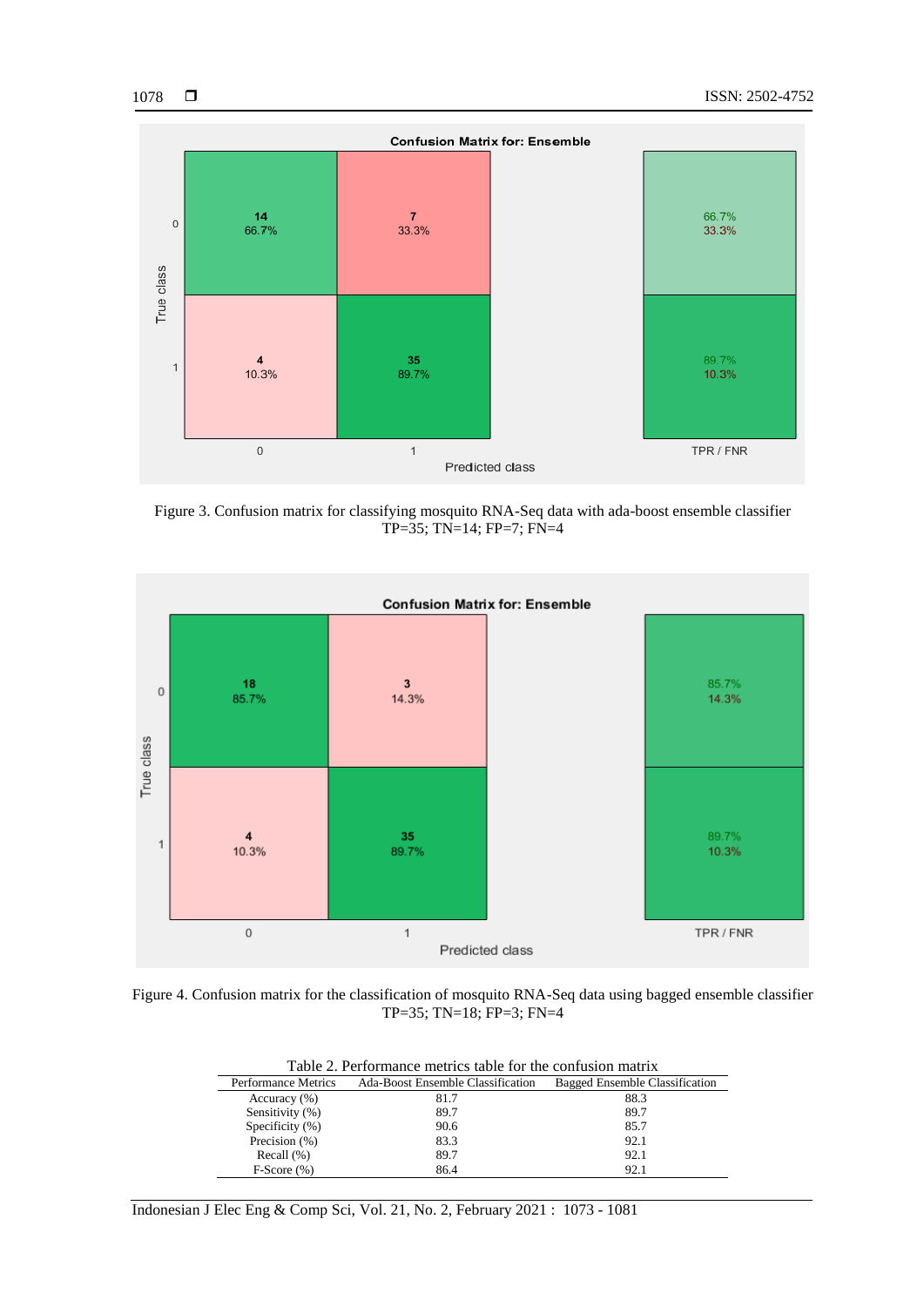#### **5. CONCLUSION**

In this study, an improved and efficient prediction and analysis of malaria ailment in human is carried out using machine learning procedures such as genetic algorithm and Ensemble algorithms. This study analyzed and evaluated the performance, and the showed the obtained results of the employed Classification algorithms, the bagged ensemble classifier outperforms the Ada-boost. The improved classification of malaria vector data is carried out with other numerous works, and the results show dimensionality reduction model with Genetic Algorithm feature selection approach, is helpful and can advance the classification results such as ensemble. Investigating further on feature selection models and algorithms will be of great value to get a suitable model for enhancing RNA-Seq technology.

#### **REFERENCES**

- [1] S Shanwen, W Chunyu, D Hui, Z Quan. "Machine learning and its applications in plant molecular studies," *Briefings in Functional Genomics Oxford Academic*, vol. 19, no. 1, pp. 40-48, 2019. doi: 10.1093/bfgp/elz036.
- [2] FR David, C Kate, Y L Yank, G Karine, and L Roch. "Predicting Gene Expression in the Human Malaria Parasite Plasmodium Falciparum Using Histone Modification, Nucleosome Positioning, and 3D Localization Features," *PLOS Computational Biology*, vol. 15, no. 9, 2019, doi: 10.1371/journal.pcbi.1007329.
- [3] Anopheles gambiae 1000 Genomes Consortium; Data analysis group; Partner working group; "Genetic diversity of the African malaria vector Anopheles gambiae," Nature, 2017. doi: 10.1038/nature24995
- [4] M O Arowolo, M Adebiyi, A A. Adebiyi. "A dimensional reduced model for the classification of RNA-Seq anopheles gambiae data," *Journal of Theoretical and Applied Information Technology*, vol. 97, no. 23, pp. 3487-96, 2019.
- [5] S Karthik, and M Sudha. "A survey on machine learning approaches in gene expression classification in modelling computational diagnostic system for complex diseases,‖ *International Journal of Engineering and Advanced Technology*, vol. 8, no. 2, pp. 182-191, 2018.
- [6] NT Johnson, A Dhroso, KJ Hughes, D Korkin, "Biological classification with RNA-seq data: Can alternatively spliced transcript expression enhance machine learning classifiers?" *RNA*, vol. 24, no. 9, pp. 1119–1132, 2018. doi: 10.1261/rna.062802.117.
- [7] MW Libbrecht, and WS Noble. "Machine learning applications in genetics and genomics," *Nat Rev Genetics*, vol. 16, no. 6, pp. 321–332, 2015.
- [8] Z Jagga, and D Gupta, "Classification models for clear cell renal carcinoma stage progression, based on tumor RNAseq expression trained supervised machine learning algorithms," *BMC Proceedings*, vol. 8, no. 2, pp. 1-9, 2014.
- [9] Q Ren, M. Anjun, M. Qin, Z. Quan. "Clustering and classification methods for Single-cell RNA-Seq data," *Briefings in Bioinformatics*, pp.1-13, 2019.
- [10] W. Stephen, S. Ruhollah. "Using supervised learning methods for gene selection in RNA-Seq case-control studies. frontiers in genetic," *Bioinformatics and Computational Biology*, vo. 9, pp. 1-6, pp. 1-6, 2018. doi: 10.3389/fgene.2018.00297
- [11] J. Alquicira-Hernandez, A. Sathe, H. O. Ji, Q. Nquyen, J. E. Powell, "scPred: Accurate Supervised Method for Cell-type Classification from Single-cell RNA-seq Data," *Genome Biology*, vol. 20, no. 1, pp. 1-17, 2019, doi: 10.1186/s13059-019-1862-5
- [12] S. Cui, Q. Wu, J. West, and J. Bai. "Machine learning-based microarray analyses indicate low-expression genes might collectively influence PAH disease," PLOS Computational Biology, vol. 15, no. 8, 2019. doi: 10.1371/journal.pcbi.1007264
- [13] H.S. Shon, Y.G. Yi, K.O. Kim, E.J. Cha, K.A. Kim. "Classification of Stomach Canacer Gene Expression Data Using CNN Algorithm of Deep Learning," *Journal of Biomedical Translation Research*, vol. 20, no. 1, pp.15-20, 2019. [doi: 10.12729/jbtr.2019.20.1.015](https://doi.org/10.12729/jbtr.2019.20.1.015)
- [14] J. R. Adam, M.T. Arthur, M.B. Hayley, R.G. Ana, J.S. Mandy, J.R.I. Christopher, Oliver B, Matthew B, Mara KNL., "Single-cell RNA-seq reveals hidden transcriptional variation in malaria parasites," *Elife*, vol. 7, 2018. doi: 10.7554/eLife.33105
- [15] A.C. Tan, Gilbert D., "Ensemble machine learning on gene expression data for cancer classification," *Ensemble Machine Learning on Gene Expression Data for Cancer Classification*, vol. 2, no. 3, pp. 75-83, 2003.
- [16] N. Song, Wang k, Xu M, Xie X, Chen G, Wang Y., "Design and analysis of ensemble classifier for gene expression data of cancer," *Advancement in Genetic Engineering, vol.* 5, no. 1, pp. 1-7, 2016. doi:10.4172/2169-0111.1000152
- [17] S. Tarek, Elwahab RA, Shoman M. "Gene expression based cancer classification," *Egyptian Informatics Journal*, vol. 18, pp. 3, pp. 151-159, 2017, doi: 10.1016/j.eij.2016.12.001.
- [18] RN Toma, AE Prosvirin, and JM Kim, "Bearing fault diagnosis of induction motors using a genetic algorithm and machine learning classifiers," *Sensors Basel*, vol. 20, no. 7, 2020.
- [19] A.C. Tan, Gilbert D., "Ensemble machine learning on gene expression data for cancer classification," *Applied Bioinformatics*, vol. 3, pp. 1-10, 2003.
- [20] U Neumann, N Genze and D Heider. "EFS: An ensemble feature selection tool implemented as r-package and web application," *BioData Min*, vol. 10, no. 1, pp. 1-9, 2017.
- [21] M. O. Arowolo, Abdulsalam SO, Isiaka RM, Gbolagasde KA. "A comparative analysis of feature selection and feature extraction models for classifying microarray dataset," *Computing and Information System*, vol. 22, no. 2, pp. 29-38, 2018.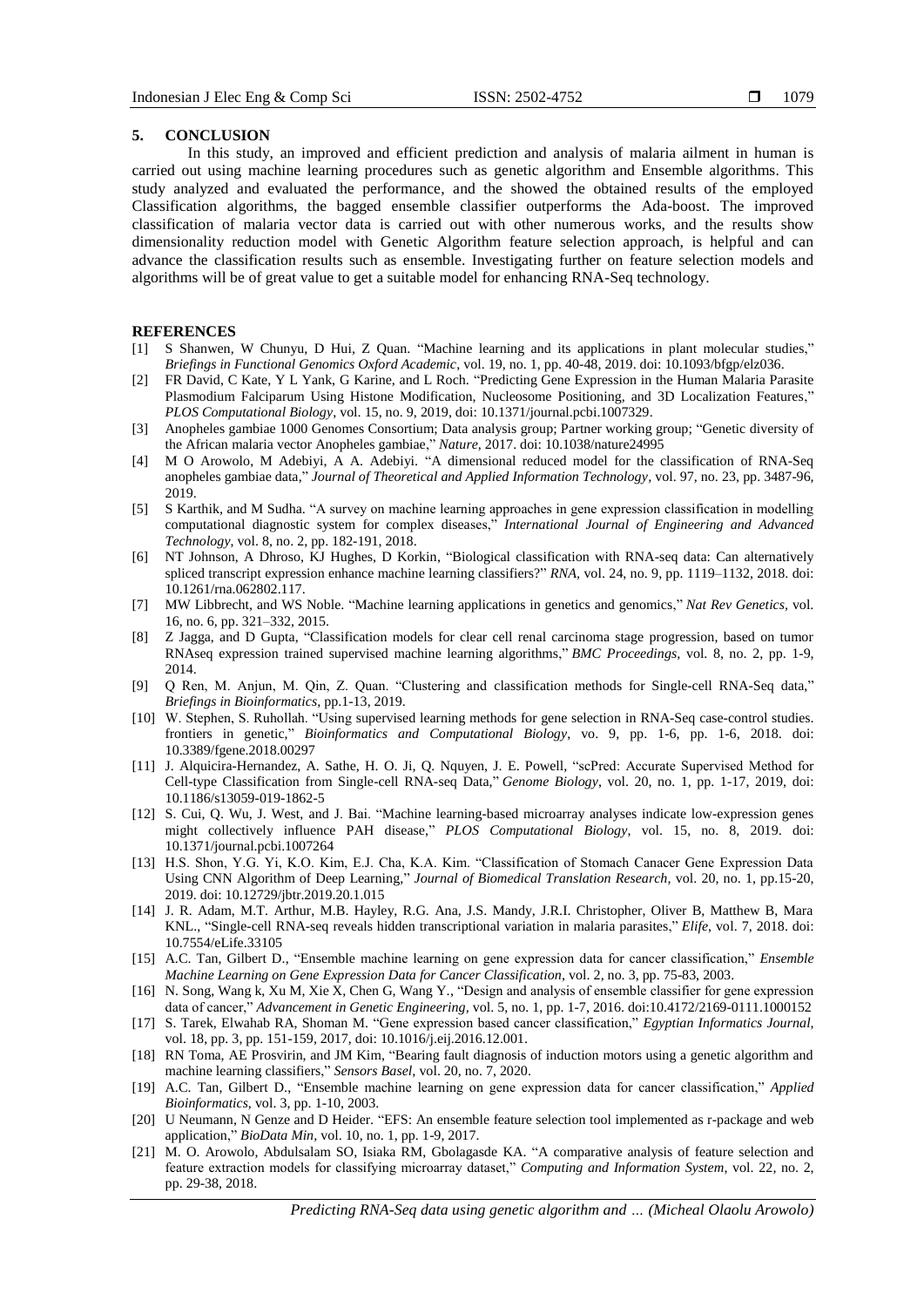- [22] MO Arowolo, MO Adebiyi, AA Adebiyi and O Okesola. "PCA model for RNA-Seq malaria vector data classification using KNN and decision tree algorithm*," 2020 International Conference in Mathematics, Computer Engineering and Computer Science,* pp. 1-8, 2020. doi: 10.1109/ICMCECS47690.2020.240881.
- [23] B. Mariangela, Eric O, William AD, Monica B, Yaw A, Guofa Z, Joshua H, Ming L, Jiabao X, Andrew G, Joseph F, Guiyun Y. "RNA-seq analyses of changes in the Anopheles gambiae transcriptome associated with resistance to pyrethroids in Kenya: identification of candidate-resistance genes and candidate-resistance SNPs," Parasites and *Vector*, vol. 8, no. 1, pp. 1-13., 2015. doi: 10.1186/s13071-015-1083-z.
- [24] Mariangela Bonizzoni, Eric Ochomo, William Dunn, Monica Britton, Yaw Afrane, et al., "Additional file 4: of RNA-seq analyses of changes in the Anopheles gambiae transcriptome associated with resistance to pyrethroids in Kenya: identification of candidate-resistance genes and candidate-resistance SNPs," 2015. [Online]. Available: https://figshare.com/articles/Additional\_file\_4\_of\_RNAseq\_analyses\_of\_changes\_in\_the\_Anopheles\_gambiae\_tra nscriptome\_associated\_with\_resistance\_to\_pyrethroids\_in\_Kenya\_identification\_of\_candidateresistance\_genes\_an d\_candidateresistance\_SNPs/4346279/1
- [25] G. James, Witten D, Hastie T, Tibshirani R., "An introduction to statistical learning with application in R," New York NY: Springer, 2013.
- [26] B Duval and J-K Hao, "Advances in metaheuristics for gene selectio and classification of microarray data," *Briefings in Bioinformatics*, vol. 11, no. 1, pp. 127-141, 2010.
- [27] M.O. Arowolo, S.O., Abdulsalam, R.M. Isiaka and K.A. Gbolagade. "A hybrid dimensionality reduction model for classification of microarray dataset,‖ *International Journal of Information Technology and Computer Science*, vol. 9, no. 11 pp. 57-63, 2013.
- [28] Nagi S, Bhattacharyya DK. "Classification of microarray cancer data using ensemble approach," Network Modeling *Analysis in Health Informatics and Bioinformatics*, vol. 2, pp. 159-173, 2013.
- [29] Sarah M, Ahmed IS, Labib ML., "Classification techniques in gene expression microarray data," *International journal of Computer Science Mobile Computing,* vol. 7, no. 11, pp. 52-56, 2018.
- [30] Tan AC, Gilbert D. "Ensemble machine learning on gene expression data for cancer classification," *Applied Bioinformatics*, vol. 3, pp. 1-10, 2003.
- [31] Guzman E, El-halaby M, Bruegge B. "Ensemble methods for app review classification: An approach for software evolution," in 30th IEEE/ACM Int. Conference of Automative Software Engineering, pp. 771-776, 2015. doi:10.1109/ASE.2015.88.
- [32] Ren Y, Suganthan PN, Srikanth N. "Ensemble methods for wind and solar power forecasting: A state-ofthe-art review,‖ *Reneweable Sustainable Energy Revolution,* vol. 50, no. 4, pp. 82-91, 2015. doi: 10.1016/j.rser.2015.04.081.
- [33] Flennerhag S. Machine Learning Ensemble, 2017. doi:10.5281/zenodo.1042144.
- [34] Kamran K, Kiana JM, Mojtaba H, Sanjana M, Laura B, Donald B. "Text Classification Algorithms: A Survey," *Information MDPI,* vol. 10, no. 4, pp. 62-68, 2019.
- [35] Tsai CF, Hsu YF, Yen DC. ―A comparative study of classifier ensembles for bankruptcy prediction*," Application Soft Computing Journal,* vol. 24, pp. 977–984, 2014, doi: 10.1016/j.asoc.2014.08.047
- [36] Mayr A, Binder A, Gefeller O, Schmid M. "The evolution of boosting algorithms from machine learning to statistical modelling,‖ *Methods Informatics and Medicine,* vol. 53, no. 6, pp. 419-427, 2014.
- [37] Nisioti A, Mylonas A, Yoo PD, Member S, Katos V. "From intrusion detection to attacker attribution: a comprehensive survey of unsupervised methods," *IEEE Commun Surv Tutorials*, vol. 20, no. 4, pp. 3369-3388. 2018.
- [38] Hafizah S, Ariffin S, Muazzah N, Latiff A, Khairi MHH, Ariffin SHS, et al., "A review of anomaly detection techniques and distributed denial of service (DDoS) on software defined network (SDN)," *Technol Appl Sci Res.*, vol. 8, no. 2, pp. 2724-30, 2018.
- [39] DH Oh, IB Kim, SH Kim, and DH Ahn, "Predicting Autism Spectrum Disorder Using Blood-based Gene Expression Signatures and Machine Learning,‖ *Clin Psychopharmacology Neuroscience*, vol. 15, no. 1, pp. 47-52, 2017. doi:10.9758/cpn.2017.15.1.47

# **BIOGRAPHIES OF AUTHORS**



**Arowolo Micheal Olaolu**, is a lecturer at the Department of Computer Science, Landmark University, Omu-Aran Nigeria. He holds his Bachelor Degree from Al-Hikmah University, Ilorin, Nigeria and a Masters Degree from Kwara State University, Malete Nigeria. He is presently a PhD Student. His area of research interest includes Machine Learning, Bioinformatics, Datamining, Cyber Security and Computer Arithmetic. He has published widely in local and international reputable journals. He is a member of IAENG, APISE, SDIWC, and an Oracle Certified Expert.